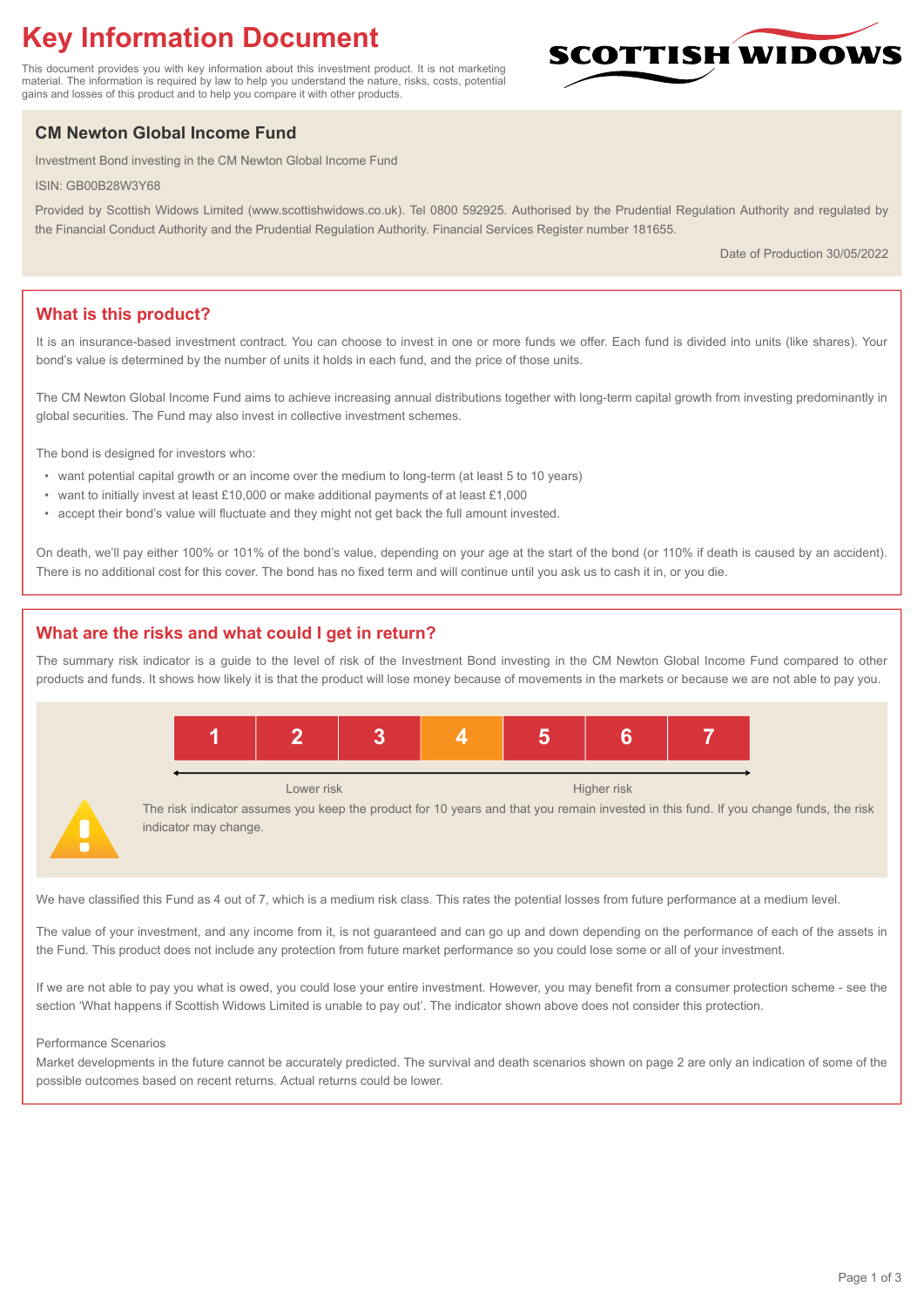

#### **What are the risks and what could I get in return? (continued)**

This table shows the money you could get back over the next 10 years, under different scenarios, assuming that you invest £10,000. The figures below assume no withdrawals are taken and do not allow for any Large Fund Bonus which may apply. The scenarios shown illustrate how your investment could perform. You can compare them with the scenarios of other products. The scenarios presented are an estimate of future performance based on evidence from the past on how the value of this investment varies, and are not an exact indicator. What you get will vary depending on how the market performs and how long you keep the investment. The stress scenario shows what you might get back in extreme market circumstances, and it does not take into account the situation where we are not able to pay you. The death scenario assumes investments perform in line with the moderate scenario.

The figures shown include all the costs of the product itself, but may not include all the costs that you pay to your adviser. The figures do not take into account your personal tax situation, which may also affect how much you get back. Before deciding to invest, you should read the Additional Information Document for more information on the risks and what you might get back. See page 2 for information on how the performance scenarios are calculated.

| <b>Investment £10,000</b> |                                                    |           |           |                                             |  |  |
|---------------------------|----------------------------------------------------|-----------|-----------|---------------------------------------------|--|--|
|                           | 1 year                                             |           | 5 years   | 10 years<br>(Recommended<br>holding period) |  |  |
| <b>Survival Scenarios</b> |                                                    |           |           |                                             |  |  |
| <b>Stress scenario</b>    | What you might get back after costs                | £3,685    | £5,338    | £3,986                                      |  |  |
|                           | Average return each year                           | $-63.15%$ | $-11.80%$ | $-8.79%$                                    |  |  |
| Unfavourable scenario     | What you might get back after costs<br>£8,905      |           | £9,090    | £10,349                                     |  |  |
|                           | Average return each year                           | $-10.95%$ | $-1.89%$  | 0.34%                                       |  |  |
| Moderate scenario         | What you might get back after costs                | £10,538   | £13,239   | £17,609                                     |  |  |
|                           | Average return each year                           | 5.38%     | 5.77%     | 5.82%                                       |  |  |
| Favourable scenario       | What you might get back after costs                | £12,454   | £19,257   | £29,923                                     |  |  |
|                           | Average return each year                           | 24.54%    | 14.00%    | 11.58%                                      |  |  |
| <b>Death scenarios</b>    |                                                    |           |           |                                             |  |  |
| Insured event             | What your beneficiaries might get back after costs | £10,644   | £13,372   | £17,785                                     |  |  |

#### **What happens if Scottish Widows is unable to pay out?**

Your Plan is fully covered by the Financial Services Compensation Scheme. More information about compensation arrangements is available from the Financial Services Compensation Scheme, who can be contacted on 0800 678 1100 or 0207 741 4100 or via their website at www.fscs.org.uk

#### **What are the costs?**

The Reduction in Yield (RIY) shows what impact the total costs you pay will have on the investment return you might get. The total costs take into account one-off, ongoing and incidental costs. The amounts shown here are the cumulative costs of the product itself, for three different holding periods. The monetary figures shown assume you invest £10,000 and investments perform in line with the moderate scenario. The figures are estimates and may change in the future. The person selling you or advising you about this product may charge you other costs. If so, this person will provide you with information about these costs, and show you the impact that all costs will have on your investment over time.

| Investment £10,000              |                             |                              |                            |  |  |  |
|---------------------------------|-----------------------------|------------------------------|----------------------------|--|--|--|
| <b>Scenarios</b>                | If you cash in after 1 year | If you cash in after 5 years | If you cash in at 10 years |  |  |  |
| Total costs                     | £229                        | £1,022                       | £2,209                     |  |  |  |
| Impact on return (RIY) per year | 2.23%                       | 1.81%                        | 1.76%                      |  |  |  |